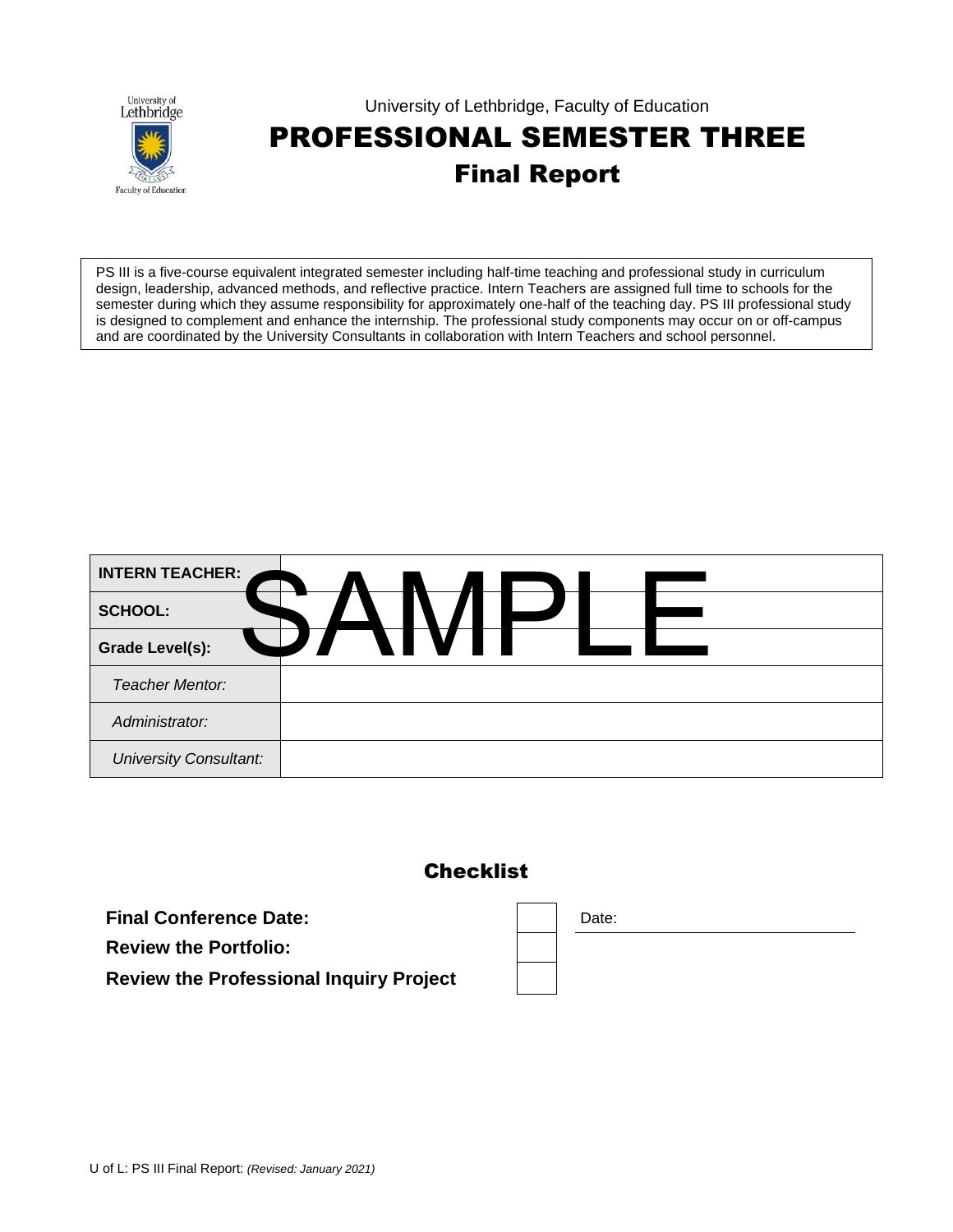**University Consultant Comments:** 

#### SAMPLE

**I have read the complete Final Report and certify that the assigned grade is**

*University Consultant Signature Date*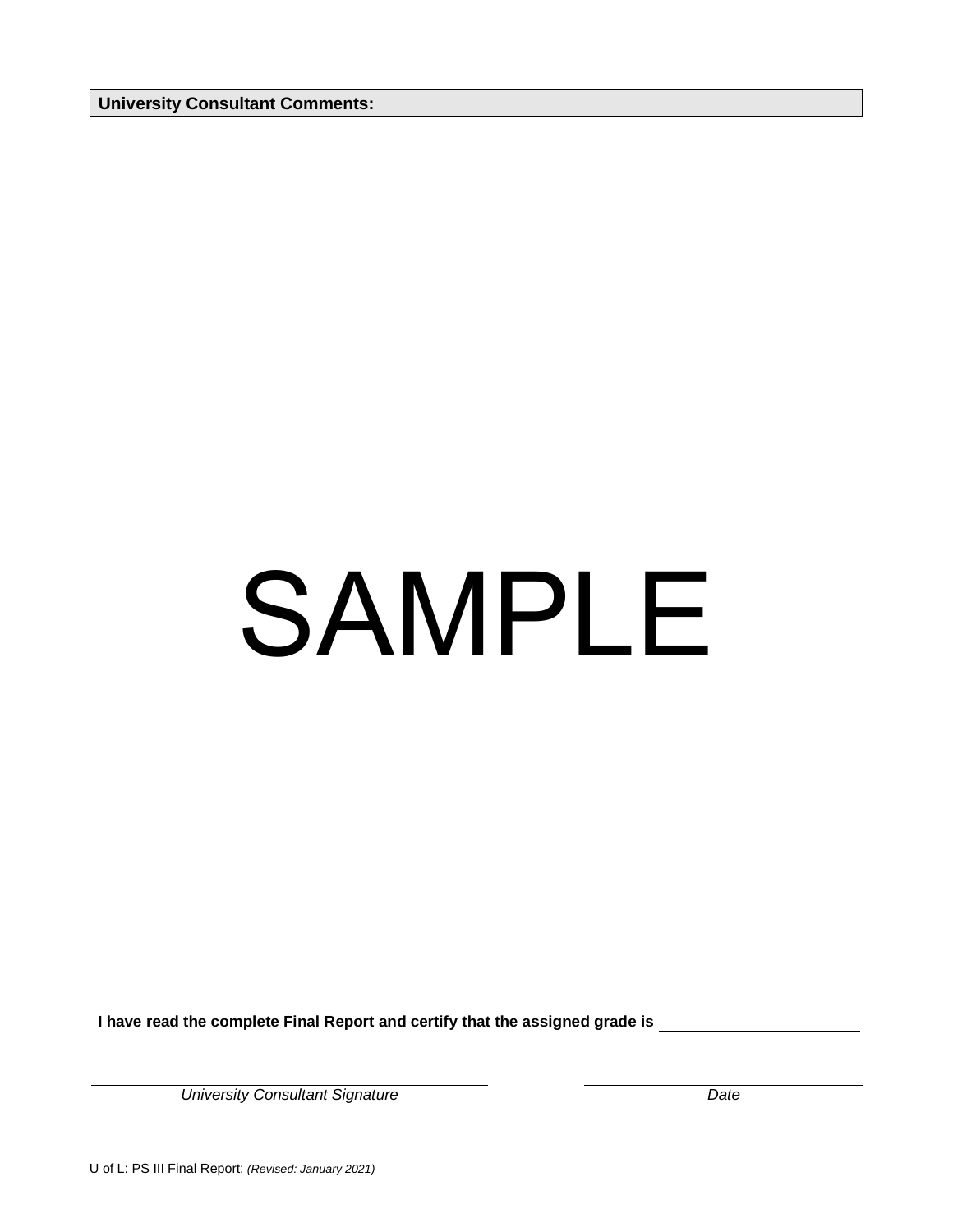*University Consultant comments (Page 2 continued):*

# SAMPLE

**I have read the complete Final Report and certify that the assigned grade is**

*University Consultant Signature Date*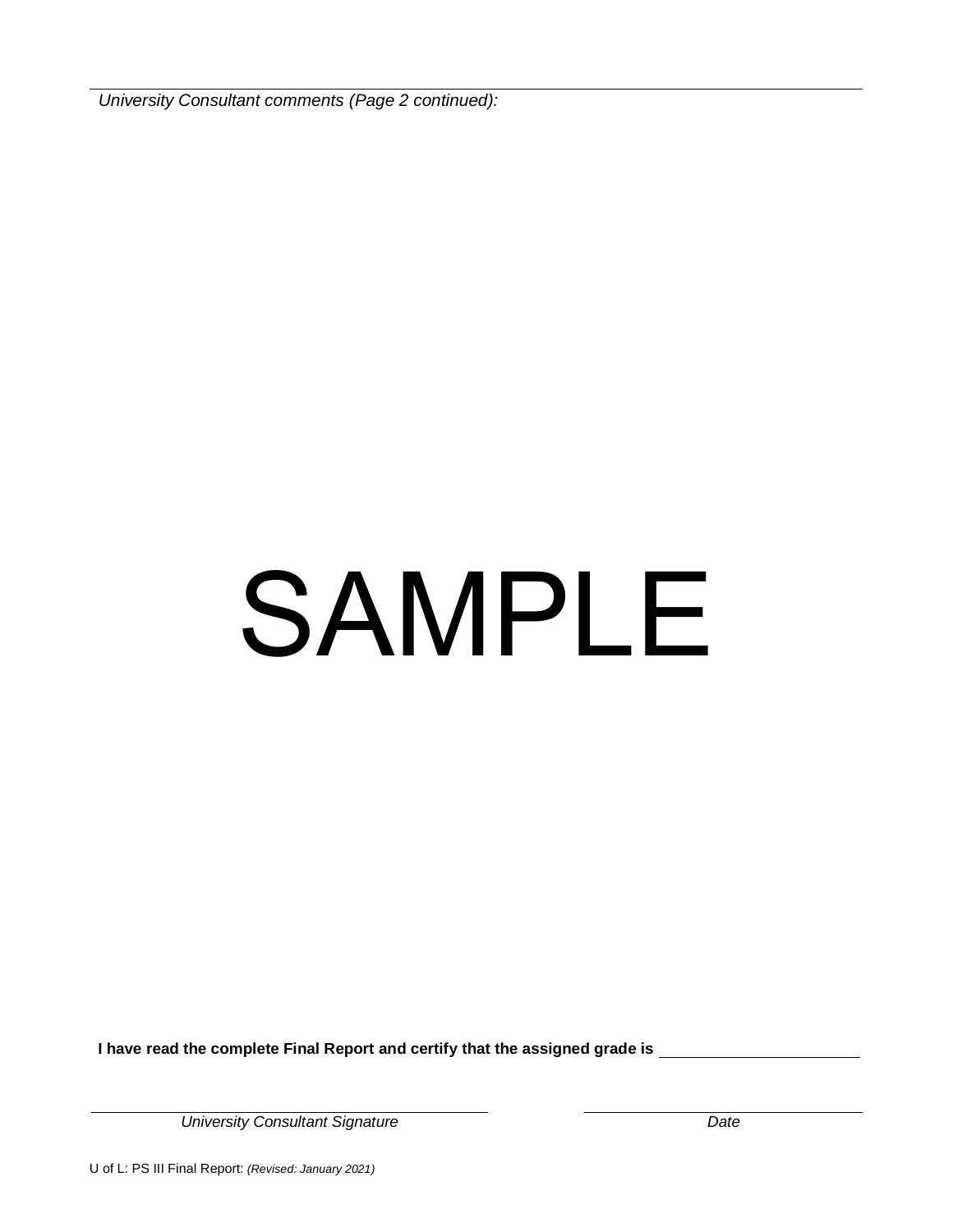**Intern Teacher's Descriptive Report:** 

# SAMPLE

*Intern Teacher Signature Date*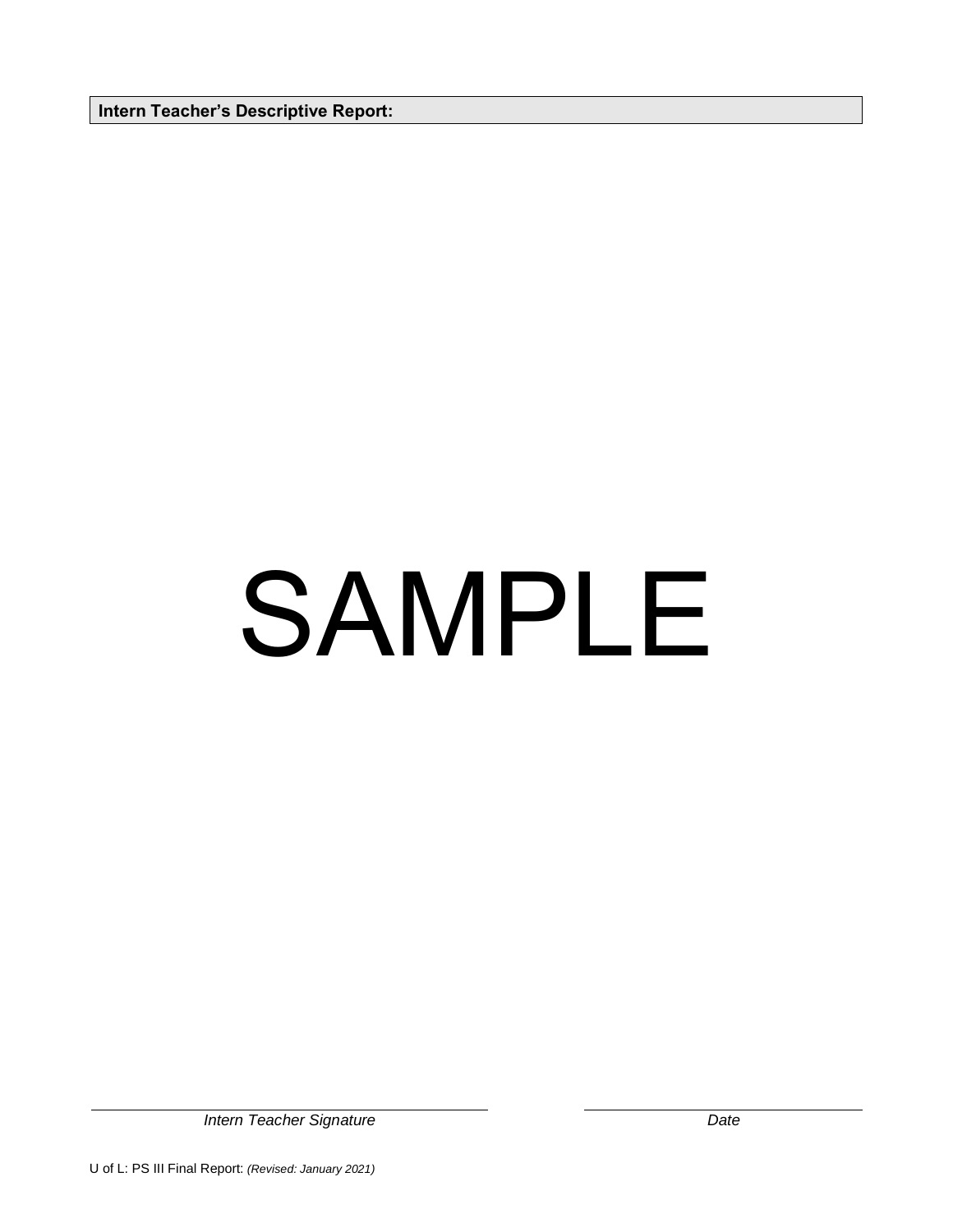*Intern Teacher's Descriptive Report (Page 2 continued):*

# SAMPLE

*Intern Teacher Signature Date*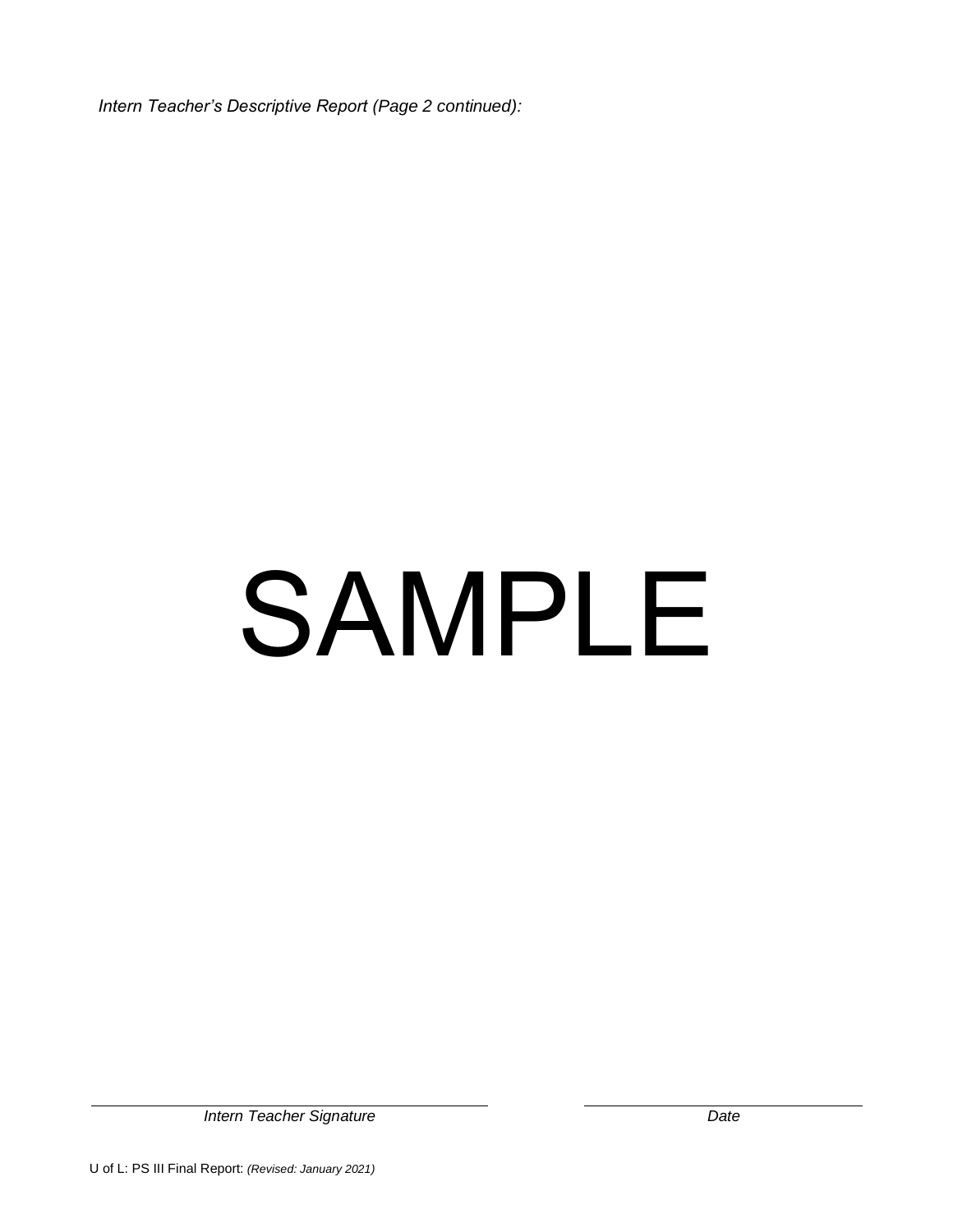**Teacher Mentor Comments:** 

# SAMPLE

*Teacher Mentor Signature Date*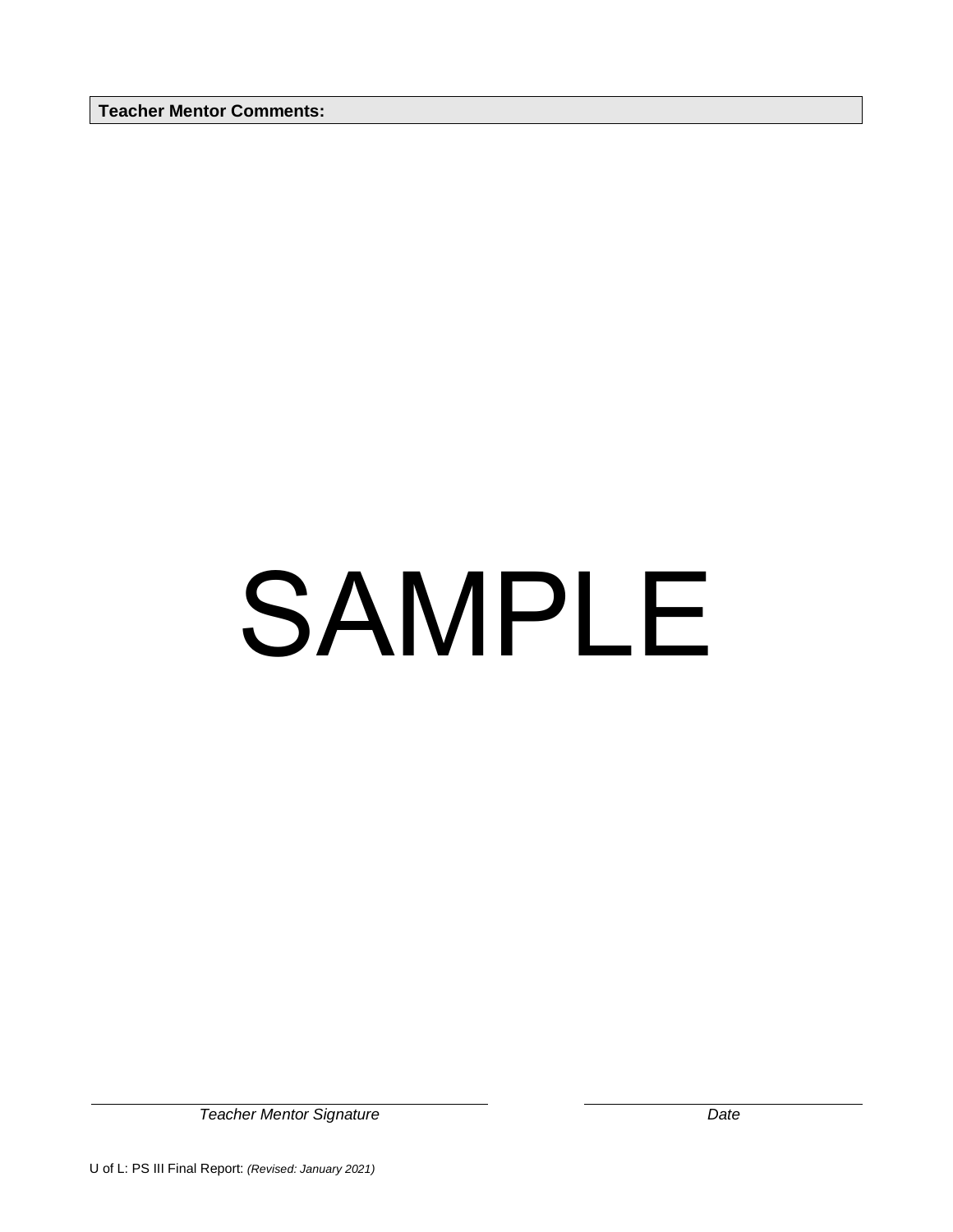*Teacher Mentor Comments (Page 2 continued):*

# SAMPLE

*Teacher Mentor Signature Date*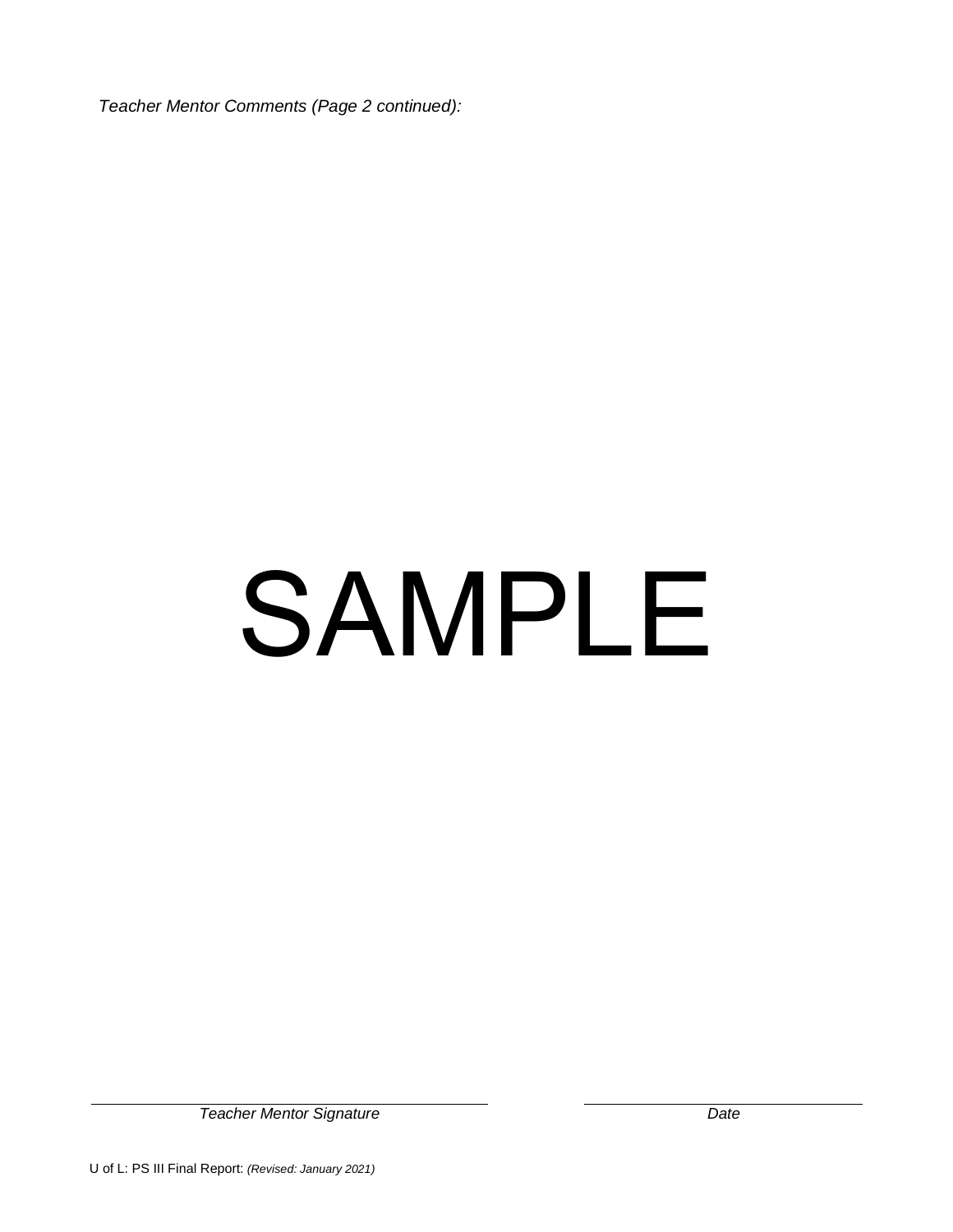**Administrator Comments:** 

# SAMPLE

*Administrator Signature Date*